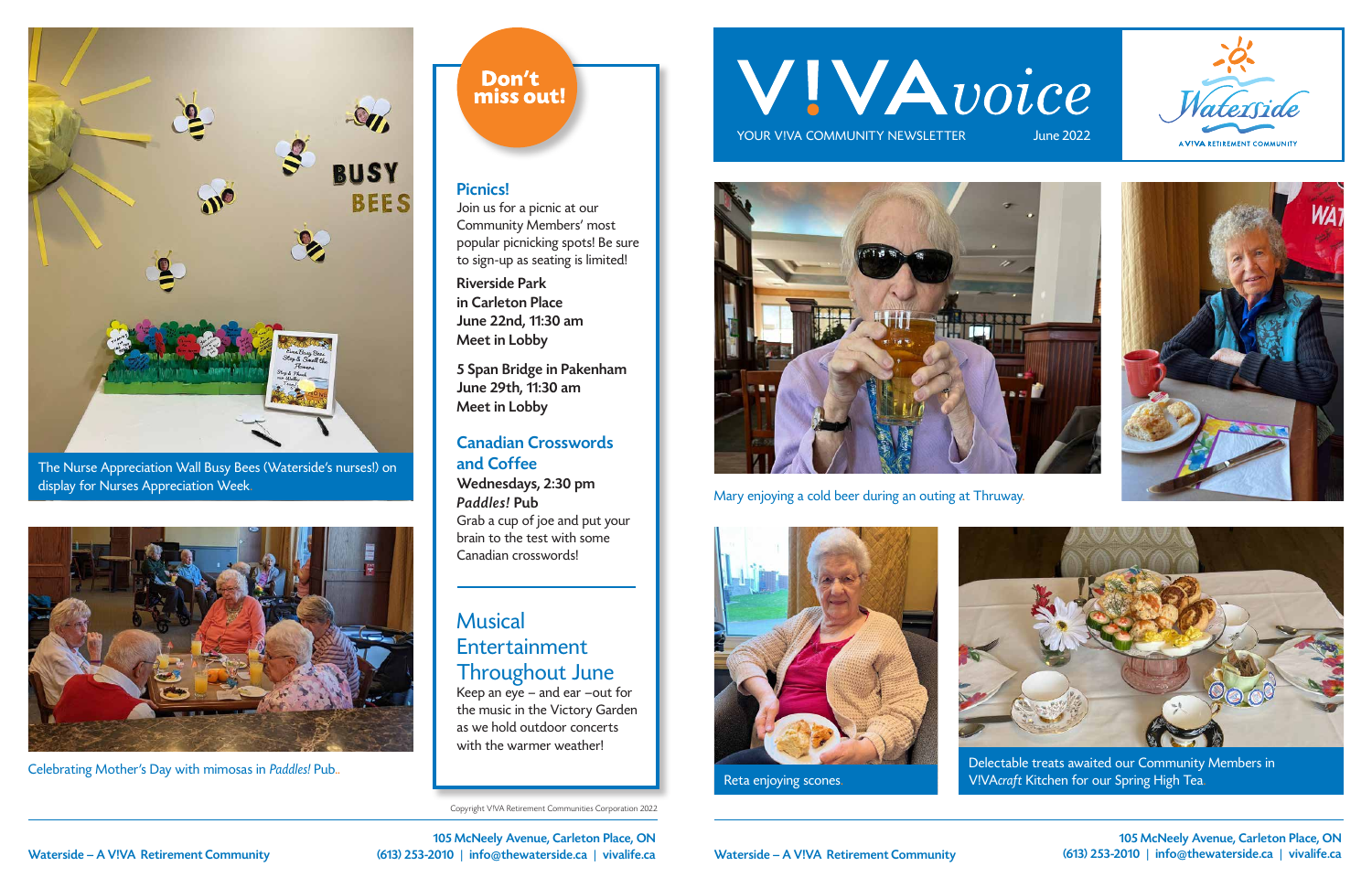T**o register, go to www.vivalife.ca/mentalhealth or call Cara at (613) 253-2010 or email info@thewaterside.ca**

## Word Search! Take a break with this challenging

Please join us as we continue to increase awareness around mental health as an important issue for older adults, provide seniors and loved ones with relevant education and resources, and raise funds for local organizations supporting seniors' mental health.



A monthly series to help us feel better together!



## Upcoming Events

*\*Conditions apply including public health protocols.*



## **How to be a People Booster**

ADORE LEARN E V U K R L O J H M B P B H U D K I S S E S H K C L D J U E E H Y M G E D Q W E N O J C E I S Z S E H L Q S T J Z F A G N I K R O W D R A H M C T A O Y K V B U H U A G Z U Y F U N N Y P E T T O R R L Y Q Q A T J E S M P Q S P L A Y R J W S L N S L O O R Q N Z V E M W G G P U M M O I G G U G A I D V N I M D N O W E Z Z N F T P T E T Q P O M S I O N F G A Y F H V R U V Y M Y E P S L J A R T F N C L A U I B I S W R Y U E L C U B O L I W E H G T C E O H E D I U G F Y P L T U X B B R E F N A L R A E P U V C N G Z A T W T R O F M O C T R E N E M Y E H S O B C A Y H L Z J N L Z M W R Z E G K V A E G X D Y N N E S K R T O G E T H E R C H V S O K U U C E Y B D G L E N S I G N E W O H W T H X L N M C G P B S U G L L T A P C R S N V C S X N L B L Z F R G A J R F N I X X Y A Z H C U C C E D L O N T X J V Z E E Y R I I X A S K B Y 8 7 N 7 V X T F A R S O J E C M I M S D Y M T E E W S A F M Q A H M H E K M C R B G M R Y E E G B A N W L I S L S V G Q M E T W Z I E I N M B L U W Y B H O X L O Q S K G O D Y I N Z N V N J E W S B G H W M R F V X D K I A I I Y C Q B I U N A R Father's Day

**with Guest Speaker: Patricia Morgan NOW AVAILABLE IN-PERSON\* OR ONLINE!**

#### TUESDAY, JUNE 21ST | 2:00 PM

Empower yourself and ignite the best in those around you by learning about these resiliencyenhancing concepts and tools. Prepare to amplify your self-awareness and to improve your presence with others. Join us for a joyful and uplifting session with author, speaker & therapist Patricia Morgan.

**Patricia Morgan, Author. Speaker & Therapist** puzzle! Good luck!

CHILD **COMFORT** FATHER FUNNY GAMES **GENEROUS GUIDE** HANDSOME HARDWORKING

Husband (1989)

LIFE LOVE **MEMORIES MENTOR** PLAY **PROTECT SILLY SPECIAL** STRONG

SWEET

Waterside – A V!VA Retirement Community (613) 253-2010 | info@thewaterside.ca | vivalife.ca 105 McNeely Avenue, Carleton Place, ON

105 McNeely Avenue, Carleton Place, ON Waterside – A V!VA Retirement Community (613) 253-2010 | info@thewaterside.ca | vivalife.ca



*www.saynotsweetanne.com*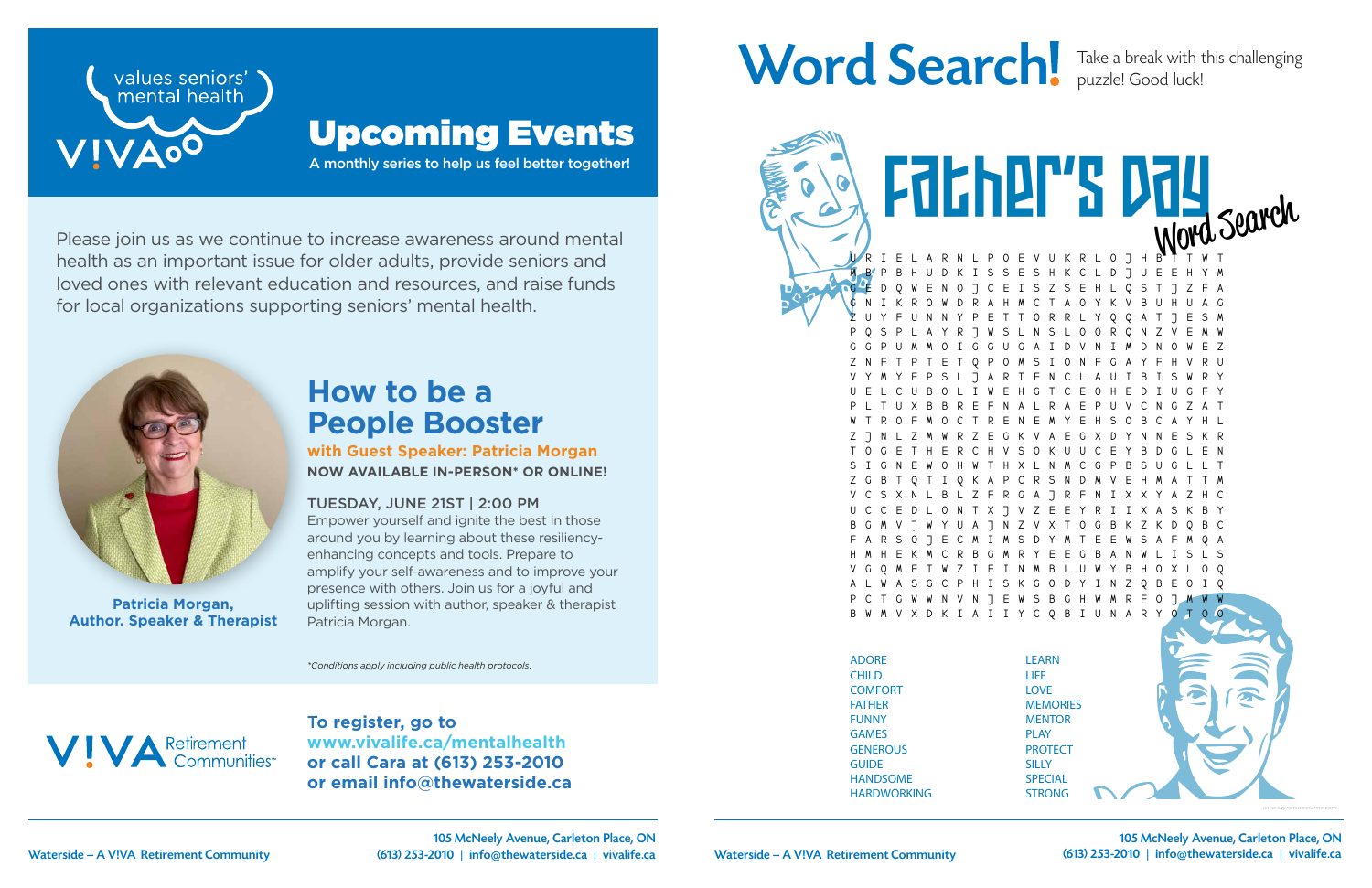## June  $2022$  Page 1 of 2

| <b>SUNDAY</b>                                                                                                                                                                                                                   | <b>MONDAY</b>                                                                                                                                                                                                                            | <b>TUESDAY</b>                                                                                                                                                                                                                                                                                                          | <b>WEDNESDAY</b>                                                                                                                                                                                                                                                                                                            | <b>THURSDAY</b>                                                                                                                                                                                                                                                                            | <b>FRIDAY</b>                                                                                                                                                                                                                                                                                                                                                         | <b>SATURDAY</b>                                                                                                                                           |
|---------------------------------------------------------------------------------------------------------------------------------------------------------------------------------------------------------------------------------|------------------------------------------------------------------------------------------------------------------------------------------------------------------------------------------------------------------------------------------|-------------------------------------------------------------------------------------------------------------------------------------------------------------------------------------------------------------------------------------------------------------------------------------------------------------------------|-----------------------------------------------------------------------------------------------------------------------------------------------------------------------------------------------------------------------------------------------------------------------------------------------------------------------------|--------------------------------------------------------------------------------------------------------------------------------------------------------------------------------------------------------------------------------------------------------------------------------------------|-----------------------------------------------------------------------------------------------------------------------------------------------------------------------------------------------------------------------------------------------------------------------------------------------------------------------------------------------------------------------|-----------------------------------------------------------------------------------------------------------------------------------------------------------|
| <b>LEGEND</b><br><b>Orange Fitness Class</b><br><b>Special Event</b><br><b>Purple</b><br><b>Excursion</b><br>Green<br>Sign Up<br>$\blacksquare$<br>Shuttle<br>$\mathsf{S}$<br>Cost required<br>Walking<br>$\blacktriangleright$ | (PC) Perks! Café<br>(VP) V!VAplex<br><b>Victory Garden</b><br>(VG)<br>(VS) V!VAfit Studio<br>Lobby<br>(L)<br>(BG) Brain Gym<br><b>Members Library</b><br>(ML)<br>(CK) V!VAcraft Kitchen<br>(PP) Paddles! Pub<br>(DR) Shores! Dining Room | <b>Picnics!</b><br>June 22 <sup>nd</sup> & 29 <sup>th</sup><br>Join us for a picnic at two of<br>Waterside's most popular<br>spots!<br>June 22 @ 11:30 at<br><b>Riverside Park in Carleton</b><br><b>Place</b><br>June 29 @ 11:30 at the 5<br>Span Bridge in Pakenham<br>*Make sure to sign up as<br>seats are limited* | 10:30 Banking Bus (L) V<br>10:30 Baptist Online Worship (VP)<br>2:00 Cards: Bridge (CK)<br><b>Scenic Drive to see the</b><br>2:30<br>Lilacs in Franktown (L) ✔<br><b>Canadian Crosswords &amp;</b><br>2:30<br>Coffee! (PP)<br>BINGO \$0.25 / per game<br>7:30<br>(CK)                                                       | 2 Provincial Election Day!<br><b>Provincial Election Day-</b><br>All day long; bring ID w/<br>9:00<br>you (CK)<br>10:30 In & Around Town (L) V<br>10:30 Knit Wits (ML)<br><b>June's Fruity Desserts</b><br>2:30<br>(PP)<br>Cards: Player's Choice (ML)<br>7:00<br>7:30<br>Movie Night (VP) | 3<br><b>National Donut Day!</b><br><b>Independent Walking</b><br><b>Outside-Find a partner &amp;</b><br>10:30<br>go for a walk on the<br>property (L)<br>11:30 Enjoy a Donut for Dessert!<br>& 1:00 (SD)<br>2:30 Word Searches & Tea! (PP)<br>Friendly Friday (PP)<br>3:00<br>7:30<br>Movie Night (VP)                                                                | $\overline{\mathbf{r}}$<br><b>V!VAfit 25 Everyday</b><br>9:30<br>Exercise's (L)<br>Matinee (VP)<br>2:30<br>Saturday Night Movie (VP)<br>7:30              |
| 5 Heart & Stroke Walk Day!<br>Go out for a walk in<br>support of Heart & Stroke<br>9:30<br>(L)<br><b>Crossword Challenge: Pick</b><br>10:30<br>up at concierge (L)<br>2:30 Movie Matinee (VP)<br>7:30 Sunday Night Movie (VP)   | 6<br>10:00 Sudoku & Punch! (PP)<br>2:15<br>Knitting Club (ML)<br><b>Matinee- Sleepless in</b><br>2:30<br><b>Seattle (VP)</b><br>Monday Night TV Show (VP)<br>7:30                                                                        | 8:30<br>Online Shopping (PP) $\vee$<br>Bird Watching w/ CM Cliff (L)<br>9:30<br>10:00 Tri-ominos (PP)<br><b>Musical Entertainment</b><br>2:30<br>w/ Jim B- Walk Down<br><b>Memory Lane (VP)</b><br>Tipsy Tuesday (PP)<br>3:00<br>7:30<br>Tuesday Game Night (PP)                                                        | 8<br>10:00 Talks w/ Rick (CK)<br><b>Community Presbyterian</b><br>10:30<br>Worship (VP)<br>Cards: Bridge (CK)<br>2:00<br>Culinary Forum w/ Craig &<br>2:30<br>Chef Bruce (VP)<br>In & Around Town (L) $\vee$<br>2:30<br><b>Canadian Crosswords &amp;</b><br>2:30<br>Coffee! (PP)<br>BINGO \$0.25 / per game<br>7:30<br>(CK) | 9<br>10:30 Banking Bus (L) V<br>10:30 Knit Wits (ML)<br><b>June's Fruity Desserts</b><br>2:30<br>(PP)<br>Cards: Player's Choice (ML)<br>7:30 Movie Night (VP)                                                                                                                              | 10 National Iced Tea Day!<br><b>Independent Walking</b><br><b>Outside-Find a partner &amp;</b><br>10:30<br>go for a walk on the<br>property (L)<br>11:30 Enjoy a Cold Glass of Iced<br>& 1:00 Tea for lunch! (SD)<br><b>Houle Healthcare- Come</b><br>$1:00 -$<br>with all your questions<br>3:00<br>(CK)<br>Friendly Friday (PP)<br>3:00<br>7:30<br>Movie Night (VP) | 11<br><b>V!VAfit 25 Everyday</b><br>9:30<br>Exercise's (L)<br>Matinee (VP)<br>2:30<br>Saturday Night Movie (VP)<br>7:30                                   |
| 12<br><b>Crossword Challenge: Pick</b><br>10:30<br>up at concierge (L)<br>2:30 Movie Matinee (VP)<br>7:30 Sunday Night Movie (VP)                                                                                               | 13<br>10:00 Sudoku & Punch! (PP)<br>2:15<br>Knitting Club (ML)<br><b>CareRX Presentation-All</b><br>2:30<br><b>About Sun Safety (VP)</b><br>Monday Night TV Show (VP)<br>7:30                                                            | 14<br>8:30<br>Online Shopping (PP) $\vee$<br>Bird Watching w/ CM Cliff (L)<br>9:30<br>10:00 Tri-ominos (PP)<br><b>Trip to the Rideau Carleton</b><br>10:00<br>Casino $\vee$ (L)<br>3:00<br>Tipsy Tuesday (PP)<br>7:30<br>Tuesday Game Night (PP)                                                                        | 15<br>10:00 Talks w/ Rick (CK)<br>10:30 St. James Worhsip (PP)<br>2:00 Cards: Bridge (CK)<br>2:30 Banking Bus (L) ✔<br><b>Canadian Crosswords &amp;</b><br>2:30<br>Coffee! (PP)<br>BINGO \$0.25 / per game<br>7:30<br>(CK)                                                                                                  | 16 Wear Your Tie Dye<br>Enjoy a Morning Walk @<br>10:00 the Purdon Conservation<br>Area $\vee$ $\vee$ (L)<br>10:30 Knit Wits (ML)<br><b>June's Fruity Desserts</b><br>2:30<br>(PP)<br>7:00<br>Cards: Player's Choice (ML)<br>7:30<br>Movie Night (VP)                                      | 17 National Wear BLUE Day!<br><b>Independent Walking</b><br><b>Outside-Find a partner &amp;</b><br>10:30<br>go for a walk on the<br>property (L)<br><b>Word Searches &amp; Tea!</b><br>2:30<br>(PP)<br>3:00 Friendly Friday (PP)<br>7:30 Movie Night (VP)                                                                                                             | 18<br><b>V!VAfit 25 Everyday</b><br>9:30<br>Exercise's (L)<br><b>Musical Entertainment</b><br>w/Kevin A (VG)<br>2:30<br>Saturday Night Movie (VP)<br>7:30 |

\*Calendars are subject to change. All programs, activities & terminology are property of V!VA Retirement Communities ™

### Waterside - A V!VA Retirement Community